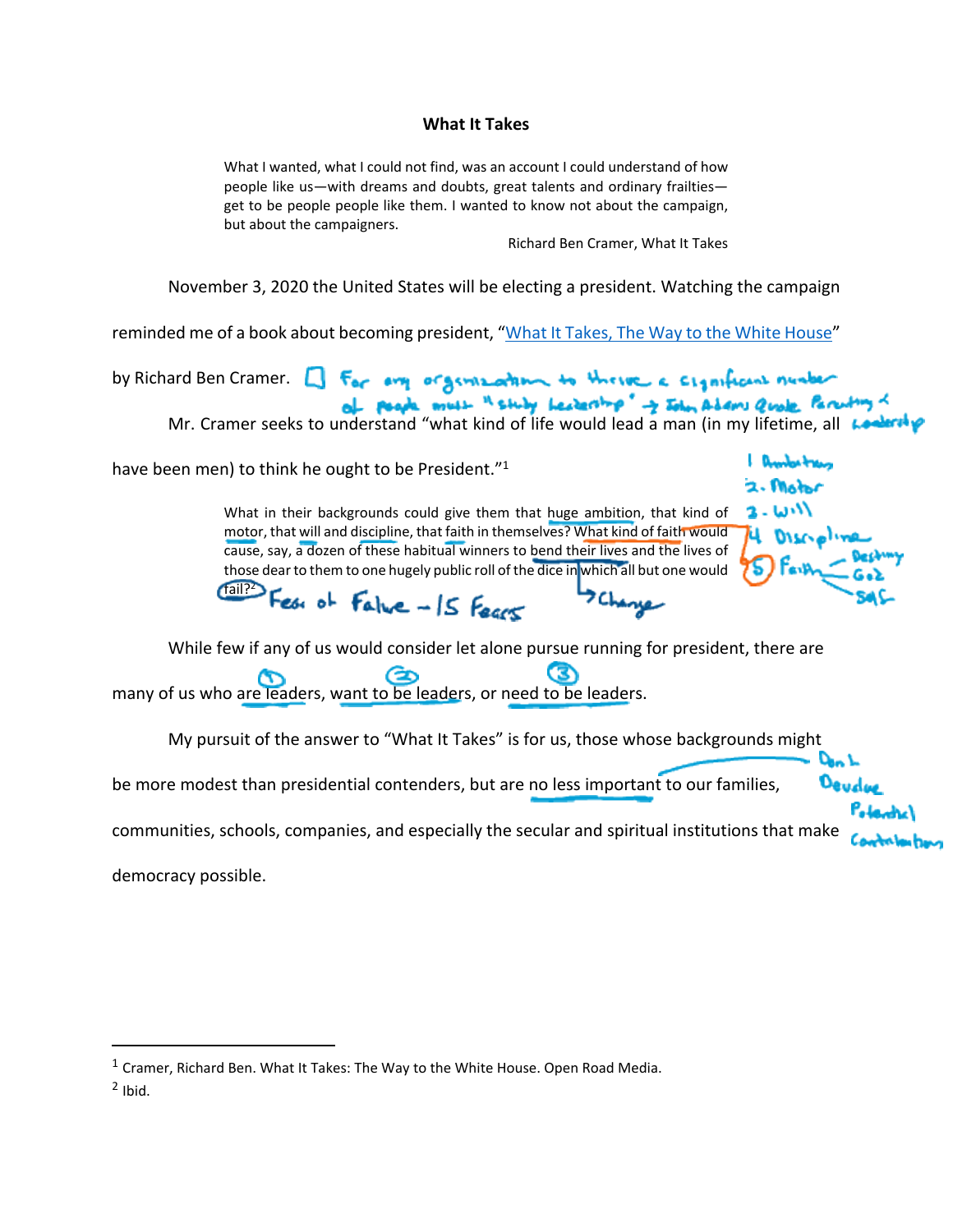

This requires answering three "What It Takes" questions. What will it take for current leaders to become more effective? What will it take for those who want to lead to become leaders? What will it take for those who need to lead to be willing to lead?

**First Believe, Then Inspire**

Fight for the things that you care about, but do it in a way that will lead others to join you  $TL$  You Doint Care  $\longrightarrow$  O anger of Apathy Ruth Bader Ginsberg was asked a question after [receiving the Radcliffe](https://www.youtube.com/watch?v=_GzhWFhOJV4) Medal at Harvard

University. The question was about advice for young women of today. The quote from above was

her answer.

Close examination reveals two parts to her answer. "Fight for the things you care about"

and "do it in a way that will lead others to join you." First, believe in something. Second, learn to

inspire. Whether we currently lead, hope to lead, or are resistant to leadership there are two answers to the question of "What It Takes." First, we must believe in something, which means  $\int_{\text{reduces. Second, we must learn to } \mathcal{E}}$ 

inspire, which is impossible unless we ourselves are inspired.<br>
Unto Serve Me = Without Report

## **Do You Believe?**

"Nothing in life is more liberating than to fight for a cause larger than yourself, something that encompasses you but is not defined by your existence alone."<sup>3</sup>

John McCain, Restless Wave

<sup>&</sup>lt;sup>3</sup> McCain, John. The Restless Wave: Good Times, Just Causes, Great Fights, and Other Appreciations. Simon & [Schuster.](https://www.amazon.com/Restless-Wave-Causes-Fights-Appreciations/dp/1501178008)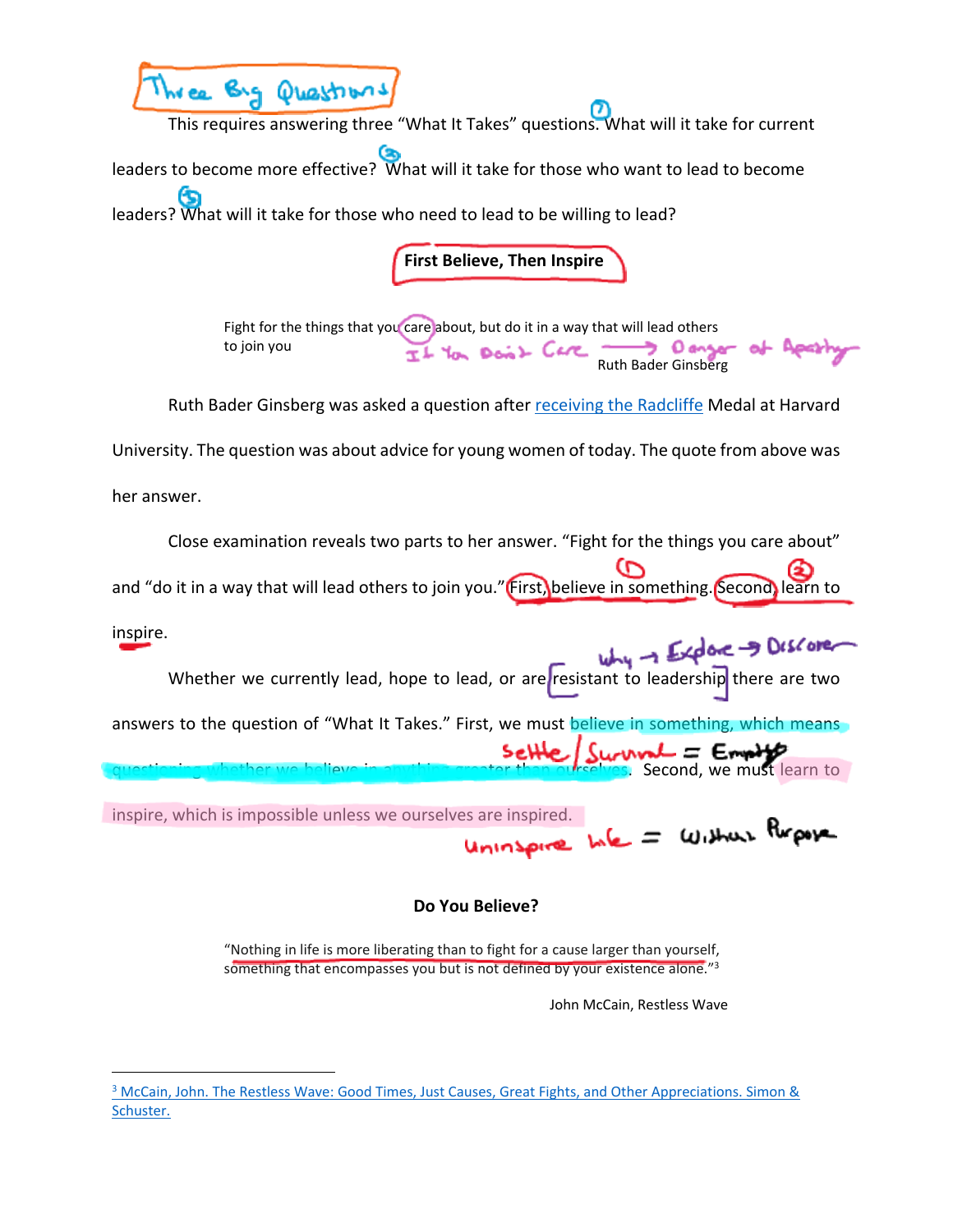Reflecting on my experience in leadership, the most surprising truth is how many people in leadership do not believe in the cause they serve. For these, leadership is a job, increased pay and status; an achievement, the prize for beating the competition; dysfunction, the misguided pursuit of attention, applause, and acclaim in an effort to resolve deep insecurity. Every human being struggles with the selfishness of these human frailties. Leaders are more susceptible to them, because they have more opportunity to be tested by them. Selfour man wennelse nen, awareness is the only way to conquer them.  $\mathbb{R}$  id. we have be the  $\mathbb{R}$ but a King on to s Something I have learned about myself is while I may have always believed in the cause for which I was leading, there have been many occasions where my motivation changed from the cause to the benefits of leading. This usually occurred where the focus on and admiration for leaders had become unhealthy, where we as leaders had become larger than the cause. Whether our motivation is corrupt from the beginning or over time the essential truth about leadership is without an ever-deepening belief in the cause we will never have "What It Fear of mon is a dangerous<br>but trusting the hore Takes" to be effective.  $row$   $\alpha$  21.25  $\pi$ 8 This is why the quoted advice from John McCain is so important. "Nothing in life is more liberating than to fight for a cause larger than yourself," teaches us belief in and dedication to

the cause prevents leading solely for the benefit of self. A simple way to think about this is when we believe in something more than we believe in ourselves, we are free to fight for the cause

without selfishness, which means we can do it to the best of our ability.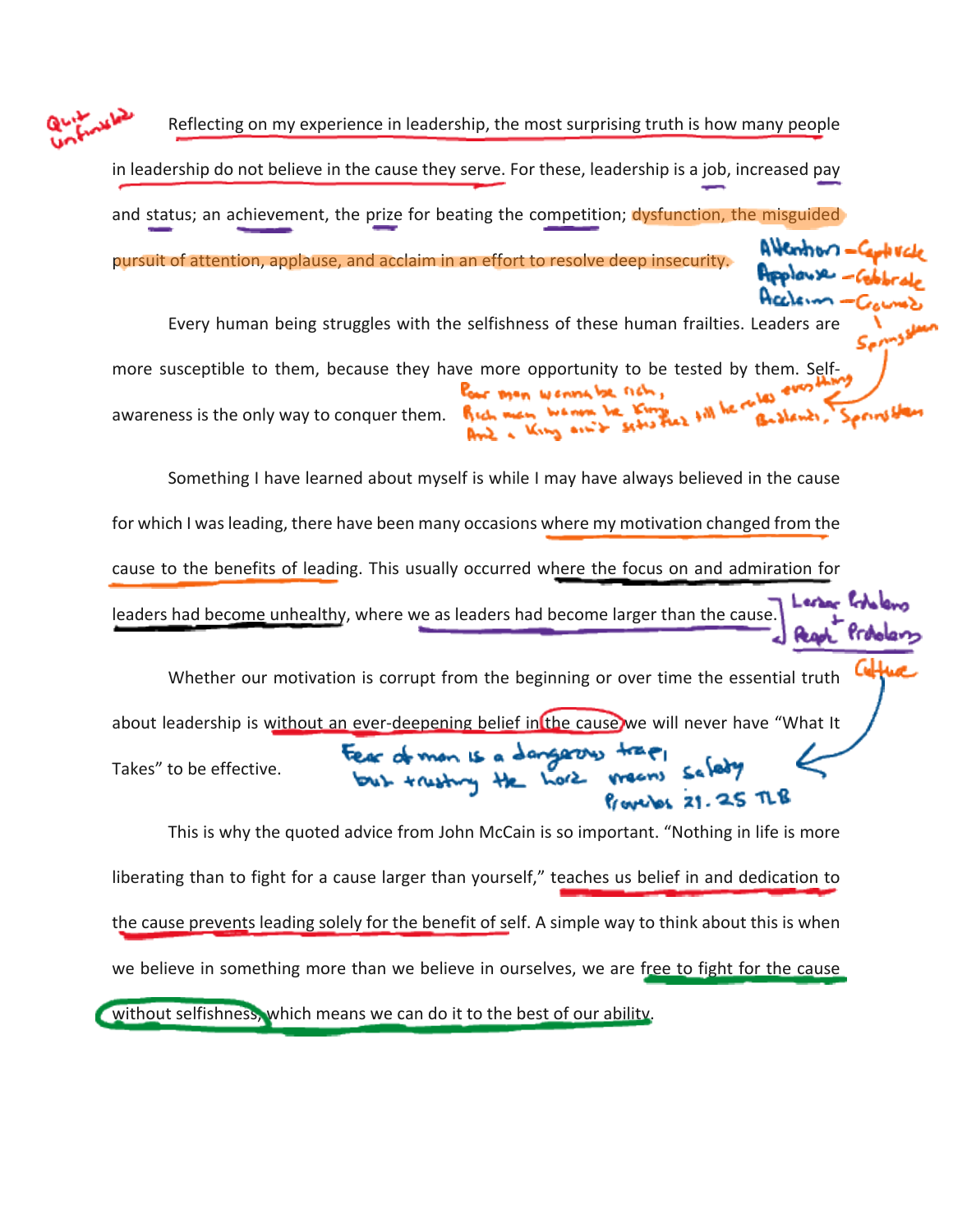The next time we are asking ourselves how we can lead better, learn to lead, or become motivated to lead for the first time, we should ask whether the cause for which we plan to lead plays the role in our lives described by John McCain when he said, "something that encompasses you but is not defined by your existence alone. $\overline{N}$ 

## **Are You Inspired?**

There never was a moment in American history more honorable and more inspiring than the pilgrimage of clergymen and laymen of every race and faith pouring into Selma to face danger at the side of its embattled Negroes. Confrontation of good and evil compressed in the tiny community of Selma generated the massive power to turn the whole nation to a new course. A president born in the South had the sensitivity to feel the will of the country, and in an address that will live in history as one of the most passionate pleas for human rights ever made by a president of our nation, he pledged the might of the federal government to cast off the centuries-old blight. President Johnson rightly praised the courage of the Negro for **awakening the conscience of the nation.<sup>4</sup>**

Martin Luther King, Jr., Our God Is Marching On!

Few events in history record a more inspiring story than the fight for Civil Rights in

America during the 1960s. My parents and grandparent's generation were the ones on the

frontlines of this fight.

What made this great generation march in 'the face of danger, confronting evil such that

they turned a whole nation on a new course, moving a president to make a passionate plea for

America to live up to the promise of this nation's ideals?'

<sup>&</sup>lt;sup>4</sup> [King Jr, Martin Luther. The Essential Martin Luther King, Jr. \(King Legacy\). Beacon Press.](https://www.amazon.com/Essential-Martin-Luther-King-Jr-ebook/dp/B00DK6ZG32)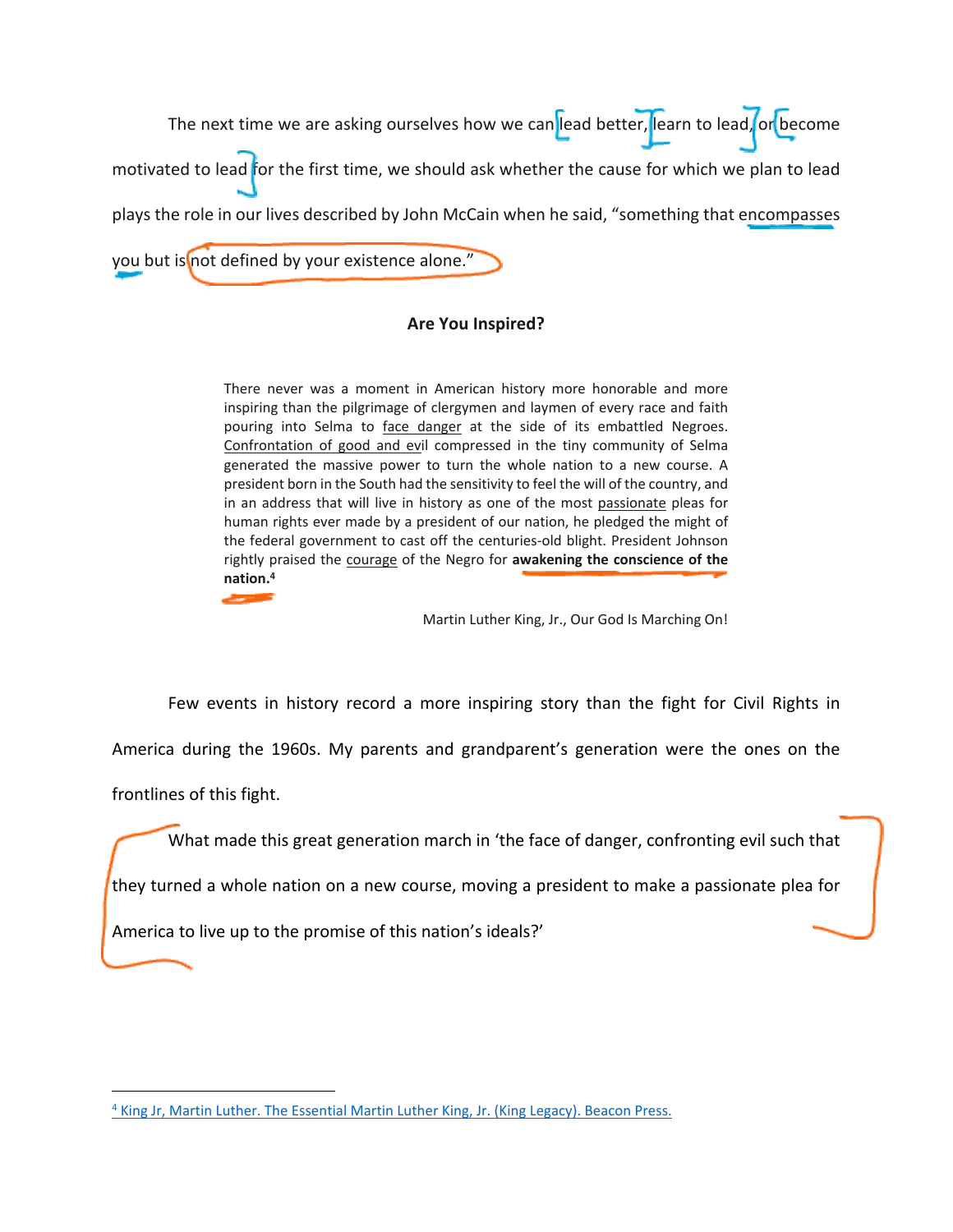The answer is simple. They were inspired. They would never have marched unpaid on unsafe streets against violent resistance to 'awaken the conscience of a nation' unless the believed in the cause deeply enough to be inspired.

bares us for leadership, but only when that

capable of being a leader. When belief becomes inspiration, we ask what is needed rather than how much will it cost, we rise to the occasion rather than running from the responsibility, we face and conquer our fears rather than being conquered by them.

Leaders must be personally inspired. Those who lead but want to lead better must locate their pockets of resistance, those areas where apathy, anxiety, anger, and selfish ambition keep them from serving and sacrificing to the level needed for the cause to succeed. Those who want to lead but do not yet know how to lead must start by developing a type of inspiration that causes them to take initiative rather than waiting to be told, while those who need to lead but resist must question whether they believe at all.

## **Conclusion**

There will be those who will mistake the simplicity of this blueprint for developing "What It Takes" to be a leader for superficiality. Failure to see the power of belief and inspiration means this will not be the last of their mistakes.

My good fortune is to have lead in the non-profit and spiritual world for some time, and what I most remember is the insight of one of my most important mentors, former executive for General Motors Frank Colvin, when he told me, "For-profit organizations motivate people with money whereas organizations like yours give them something to believe in."